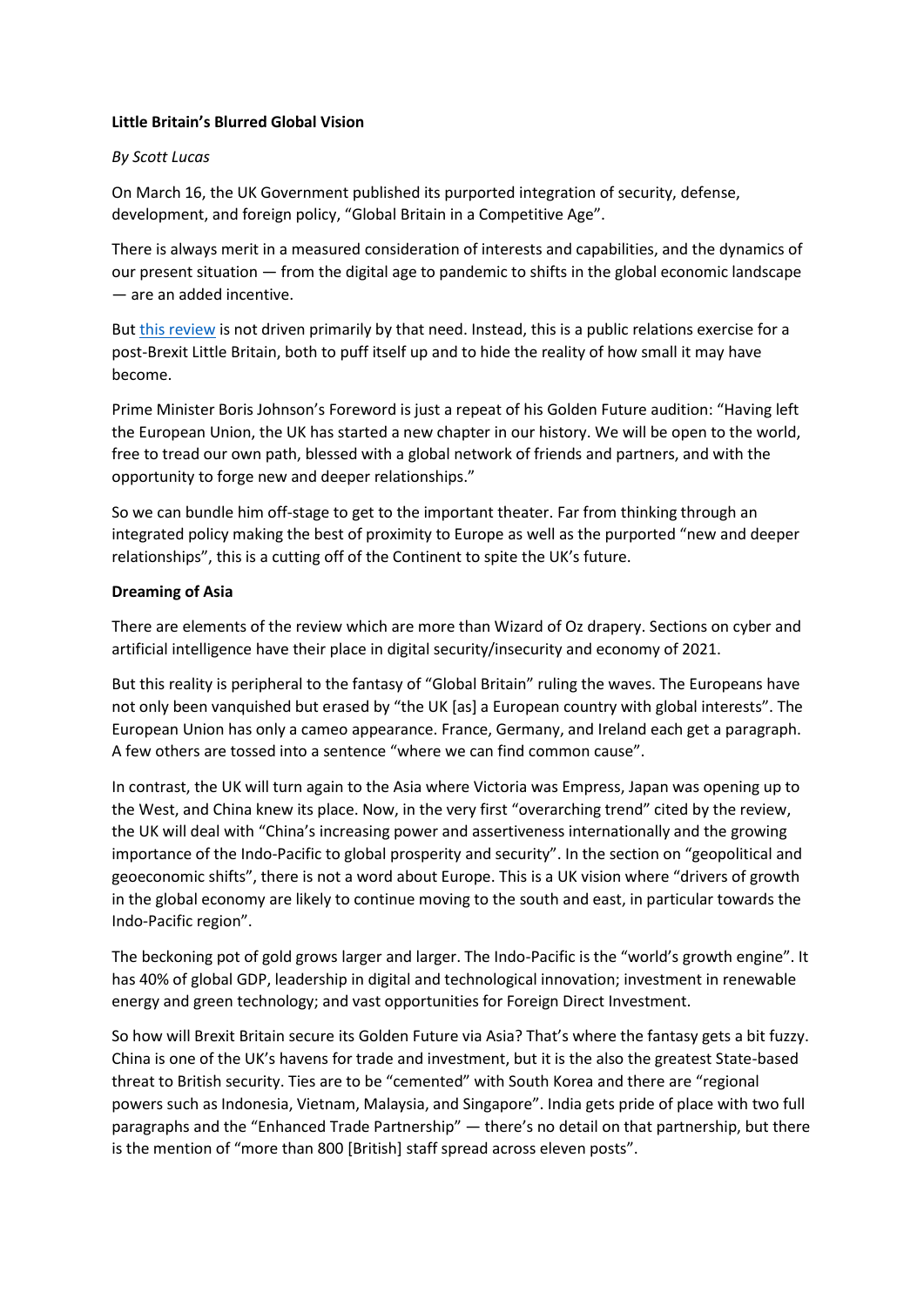Never mind. The review assures, "We will be the European partner with the broadest and most integrated presence in the Indo-Pacific — committed for the long term, with closer and deeper partnerships, bilaterally and multilaterally."

## **Trade Trumps Human Rights**

It only took 24 hours for the curtains to be pulled back to expose "Global Britain".

The review had proclaimed that the UK is "at the heart of a network of like-minded countries and flexible groupings, committed to protecting human rights and upholding global norms".

But Foreign Secretary Dominic Raab, in audio apparently linked by a civil servant, told thousands of Whitehall personnel" in a conference call: "If we restrict trade to countries with European convention on human rights-level standards of human rights, we're not going to do many trade deals with the growth markets of the future."

That might explain why the review — while giving two mentions of "extensive human rights violations in China's Xinjiang" and "a repressive national security law on Hong Kong" — did not mention concerns about Saudi Arabia, other Gulf States, Turkey, or India.

Philip Barton, the Permanent Secretary at the Foreign, Commonwealth and Development Office, wrote staff about the leak. Significantly, he did not pull back Raab's statement. Instead, he chastised the leaker of the audio for "significant breaches of the trust placed in us".

But Biden Trumps the Review and then the Government's stage collapsed.

Unsurprisingly, the review declared that no partnership was "more valuable to British citizens than our relationship with the United States".

But the Americans had another message for the Johnson Government. It came via Maroš Šefčovič, [the European Commission's Vice President. Chiding London for breaching the Northern Ireland](https://www.theguardian.com/politics/2021/mar/18/dominic-raab-totally-misunderstands-northern-ireland-brexit-terms-warns-eu)  [Protocol in the Brexit Agreement,](https://www.theguardian.com/politics/2021/mar/18/dominic-raab-totally-misunderstands-northern-ireland-brexit-terms-warns-eu) he relayed the concern that the Good Friday Agreement was being undermined: "This is what I feel when I talk to my international partners; that was what I felt when I talked to the Friends of Ireland on the Capitol Hill in the US."

Once again, the Government's lofty proclamations ran aground on the reality that neither the Biden Administration nor the US Congress will be completing, let alone privileging, a trade agreement especially with a London which is threatening reimposition of a hard border in Ireland.

# [See also Why No Deal Brexit and No Secure Ireland = No US-UK Trade Deal](https://eaworldview.com/2020/09/us-uk-trade-deal-brexit-ireland)

On March 25, [Joe Biden](https://www.whitehouse.gov/briefing-room/statements-releases/2021/03/25/president-biden-participates-in-european-council-summit) amplified the message. He showed up at a virtual European Union heads of state summit, the first US Presidential appearance since 2009.

Biden reworked the rhetoric of the UK review. He mentioned "close cooperation on common challenges", such as Coronavirus and climate change, but the "most valuable" relationship was not necessarily with London: "A strong EU is in the U.S. interest, noting our shared democratic values and the world's largest trade and investment partnership."

Boris Johnson did get a phone call from the US President the next day. But the contact was not of florid exaltation of the Golden Future. Instead, behind Biden's call for shared investment in infrastructure in developing countries was another reality of Global Britain: far from promoting that investment, the Johnson Government is cutting foreign aid by 70%.